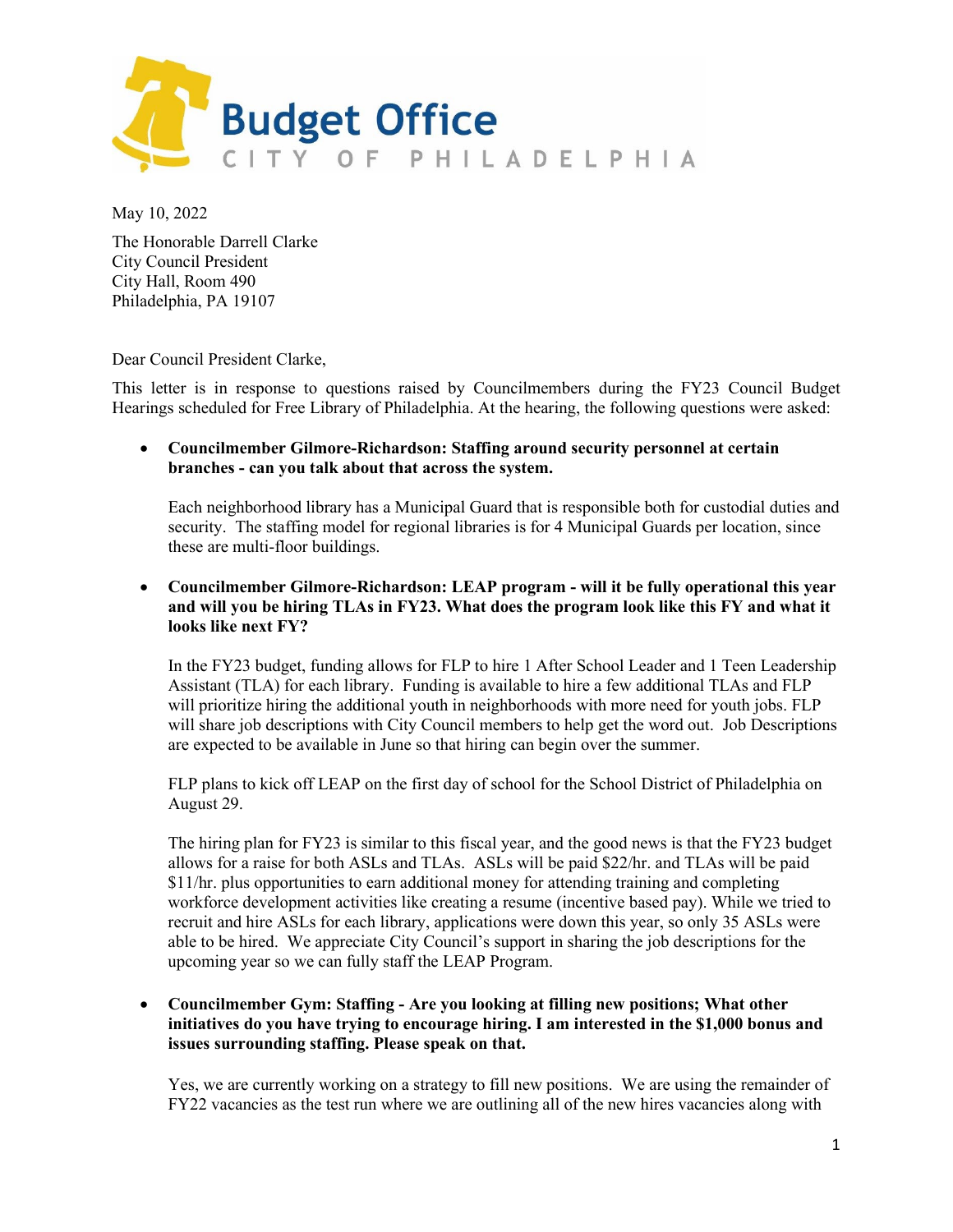

outstanding internal promotion vacancies to determine how many vacancies HR professionals can process at the same time while incorporating within the schedule of each vacancy conditions out of the FLP HR Hiring teams control that we have to include in the schedule to estimate the start and finish dates for each hire and internal promotion. With the additional staff approved to be hired for the FLP HR office, we feel confident that we will be able to duplicate this model/process to demonstrate FLP HR hiring team's ability to get the job done.

As far as other initiatives, in addition to participating in the community based job fairs sponsored by the Free Library clusters, we will continue our annual participation in the American Library Association (ALA) job fair. For the first time in 2021, the Free Library participated in recruiting at the 11th National Conference of African American Librarians (NCAAL) and look forward to recruiting at future NCAAL conferences.

Lastly, we look forward to our continued partnership with the Office of Human Resources to continue conversations regarding ways to improve initiatives to continue to recruit candidates to add to the City of Philadelphia's existing workforce.

# • **Councilmember Gym: What areas have the highest vacancies?**

The Librarian and Library Assistant positions have the highest vacancies. Please see the enclosed table for the number of vacancies and vacancy rate in our branches and regionals by area.

| <b>Cluster</b>       | <b>FTE vacancies</b><br>as of 4/18/22 | <b>Total FTE per model</b> | <b>Vacancy</b><br>rate |
|----------------------|---------------------------------------|----------------------------|------------------------|
| West                 | 17                                    | 57.1                       | 30%                    |
| Northeast            | 23.5                                  | 80.2                       | 29%                    |
| South                | 19.5                                  | 70.3                       | 28%                    |
| <b>North Central</b> | 17                                    | 64.9                       | 26%                    |
| Northwest            | 10.5                                  | 50.3                       | 21%                    |
| Southwest            | 10                                    | 49.4                       | 20%                    |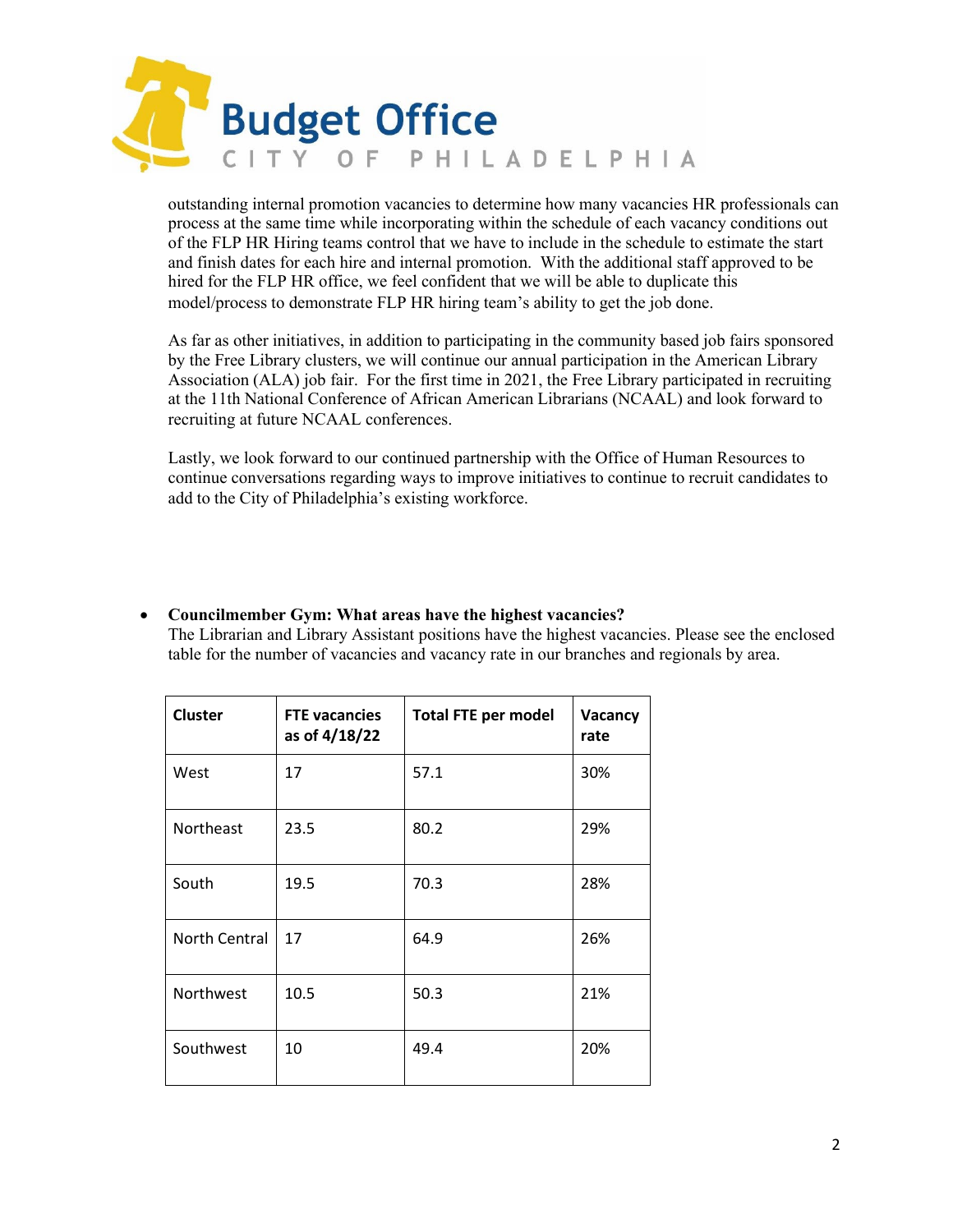

| North             | 9.5 | 69.1 | 14% |
|-------------------|-----|------|-----|
| Far Northeast   5 |     | 46.5 | 11% |

## • **Councilmember Gym: What are the Pathways for library assistants to become full librarians?**

Library Assistant positions require education equivalent to the completion of the twelfth school grade. A Masters in Library and Information Science (MLIS) is required for librarians in the state of Pennsylvania.

Currently, we have the Educational Assistance Fund - private funding to support staff in obtaining an associate's or bachelor's degree. As a complement to our internal Education Assistance Fund, members of DC33 and DC47 that they and their families have access to a free college benefit as well. Details are available here: [https://freecollege.afscme.org/.](https://freecollege.afscme.org/)

There are a number of scholarship and grant opportunities for obtaining MLIS degrees available from a variety of sources, including 5 full scholarships recently offered to attend Drexel University with funding from the Free Library of Philadelphia Foundation.

## • **Councilmember Quiñones Sánchez: How is private funding allowing you to work with equity issues?**

A key tenet of the Free Library's DEI work is equitable access to career advancement for Library and Foundation staff members of color. Understanding that education/degrees are obstacles to advancement for many individuals, the Foundation's Board of Directors established two funding opportunities:

The Educational Assistance Fund provides financial support to City and Foundation staff who are enrolled in associates or bachelor's degree programs.

The Free Library of Philadelphia Foundation and Drexel University offered 5 full scholarships to library and foundation staff who were accepted to the Master of Science in Information with a major in Library and Information Science graduate program.

These financial assistance programs were funded by contributions from members of the Board of Directors and members of the Foundation's donor community. The Foundation continues to prioritize fundraising for this purpose.

With assistance from the Foundation, The Library's Chief Diversity and Inclusion Officer secured a grant from the PA Office of Commonwealth Libraries (through PA Department of Education). This grant provided the opportunity to hold a workshop for the executive staff on the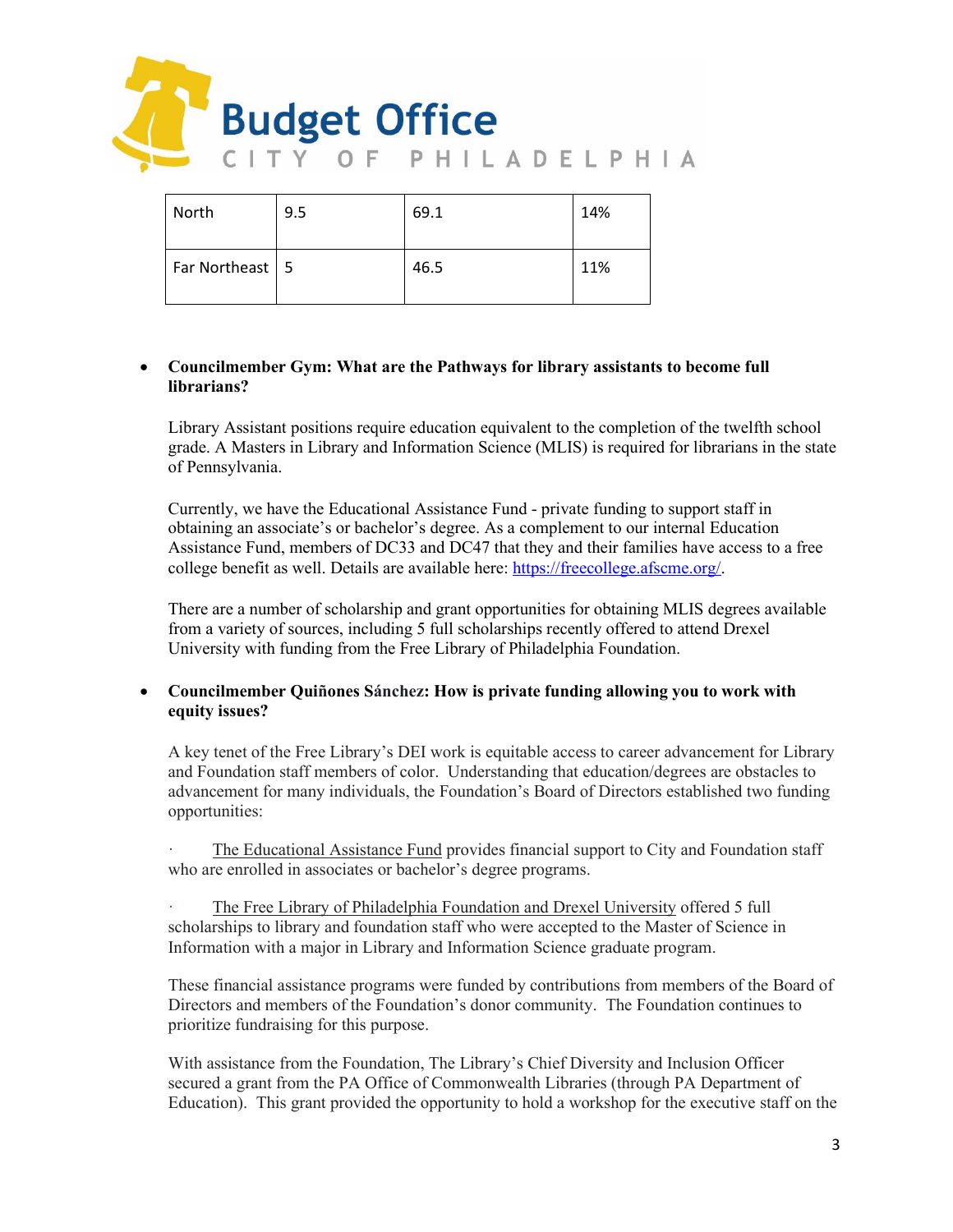

topic: *The role and responsibilities leaders have in advancing DEI within the organization*. Dr. Jamie Washington of th[e Washington Consulting Group](https://washingtonconsultinggroup.net/) served as the facilitator. This was an opportunity to discuss and strategize the advancement of equitable practices across the library system.

With private funding, the Foundation's development team held a  $\frac{1}{2}$  day retreat to explore DEI issues, followed by a series of follow up workshops that raised awareness and offered guidance for staff.

The Foundation's development effort continues to prioritize funding for a variety of programs and resources in every neighborhood of our city, ensuring our patrons have equitable access to resources and services. With the assistance of private funding, the Free Library serves a unique "gap-filling" role in the Philadelphia public service ecosystem, acting as an information provider, resource connector, and, frequently, as an onramp to more specialized programs and services that are not as immediately accessible to all. The Library partners with organizations and city departments on many of these programs and services, aligning goals, seeking expanded impact, and reducing service redundancies.

Youth literacy is a fundamental equity issue and a cornerstone Free Library public service. All of the Library's major youth literacy initiatives receive private funding and each has its own approach to equity.

For example, the unique dual-mentorship structure of Free Library's LEAP afterschool program seeks to address inequities in the out-of-school-time (OST) ecosystem in Philadelphia. LEAP is the city's largest free drop-in afterschool program, offering a safe, fun weekday OST environment across the entire Free Library system. In effect, LEAP has the lowest barrier to entry of any afterschool program in Philadelphia, and it ensures access to literacy support and enrichment activities to students who otherwise lack it. For the teens working as the program's Teen Leadership Assistants, LEAP provides a rich array of opportunities for personal and professional development as well as a paying job. Many LEAP TLAs are former LEAP participants, and most TLAs are from vulnerable communities. The mentoring, traumainformed leadership training, and civic engagement opportunities TLAs receive as part of their jobs is often life-changing.

The Read by  $4<sup>th</sup>$  campaign embeds equity into its key principles and processes. Read by  $4<sup>th</sup>$ counts who is at the table and add seats until the table reflects the community. Read by 4<sup>th</sup> takes the lead from the parents and community members it serves and pays them for their leadership on the parent council and work as parent liaisons. Read by  $4<sup>th</sup>$  advocates for disaggregating data whenever possible in order to identify who is being underserved and holds candid discussions about why. Read by  $4<sup>th</sup>$  uses a minimum 10% of its book budget to purchase books from local Black-owned bookstores. Read by 4<sup>th</sup> communications reflect the communities it serves: Messages are written from community perspectives and framed using asset-based, not deficitdriven, language. Finally, Read by 4<sup>th</sup> makes equity everyone's responsibility by embedding it into the culture and structure of the campaign, to be felt and carried by every member of the team.

Other privately-funded library offerings that advance equity across multiple disciplines include:

Digital equity: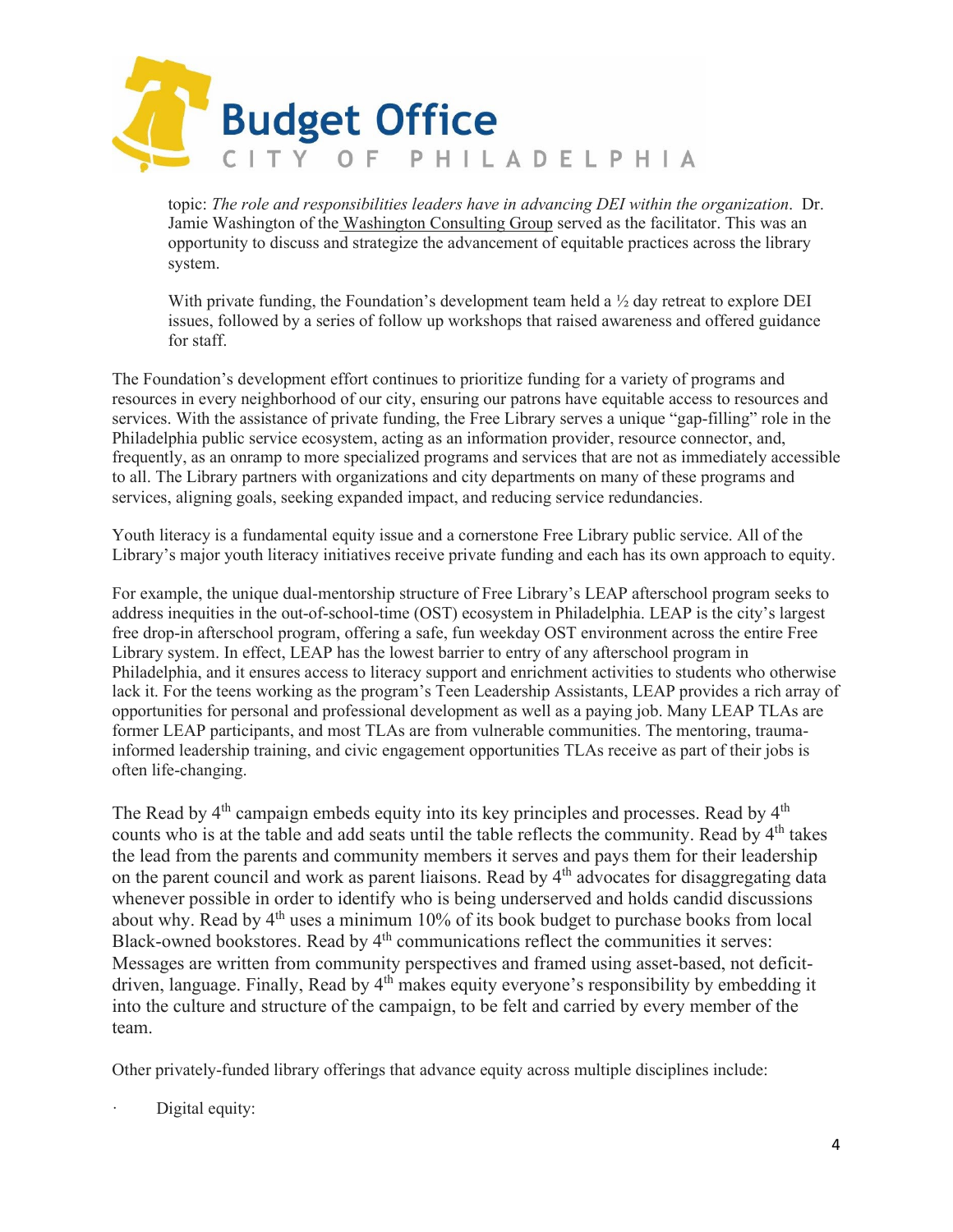

- o Hotspot lending
- o Long-term tablet and laptop lending through the Emergency Connectivity Fund

o Digital literacy workshops, classes, one-on-one support from Digital Resources Specialists

 $\circ$  The renovation of Paschalville Library to be a community-driven, tech-enabled 21st century library

Health equity:

o Culinary and nutrition literacy and mental and physical wellness programming at Parkway Central and in neighborhood libraries for all age groups; some programs are specifically targeted (e.g. Healthy Communities primarily serves BIPOC adults, Nourishing Literacy serves elementary school students)

- o Social work services at Parkway Central and in the Northeast Cluster
- o Hygiene kits
- o Trauma-informed training for Library staff
- Economic equity:
	- o Workforce development preparation for specialized workforce training programs
	- o Career and job fairs
	- o English language learning
	- o Basic adult literacy services and programs
	- o High-school completion services
	- o Adult education service placement
- · **Council President Clarke: Can you provide more info on the Fishtown library, which is small and outdated? The preference for myself and the folks in the community was to build a new library, but please provide a status update on that.**

Rebuild replaced the roof and modernized the elevator investing over \$500,000 into the library site. At present, the Capital Budget does not include funding to replace the library and/or combine it with the Rec Center, nor has private funding been secured. In the meantime, critical improvements have been made to both the rec center and the library to ensure patrons can use the facilities. At the Library, this includes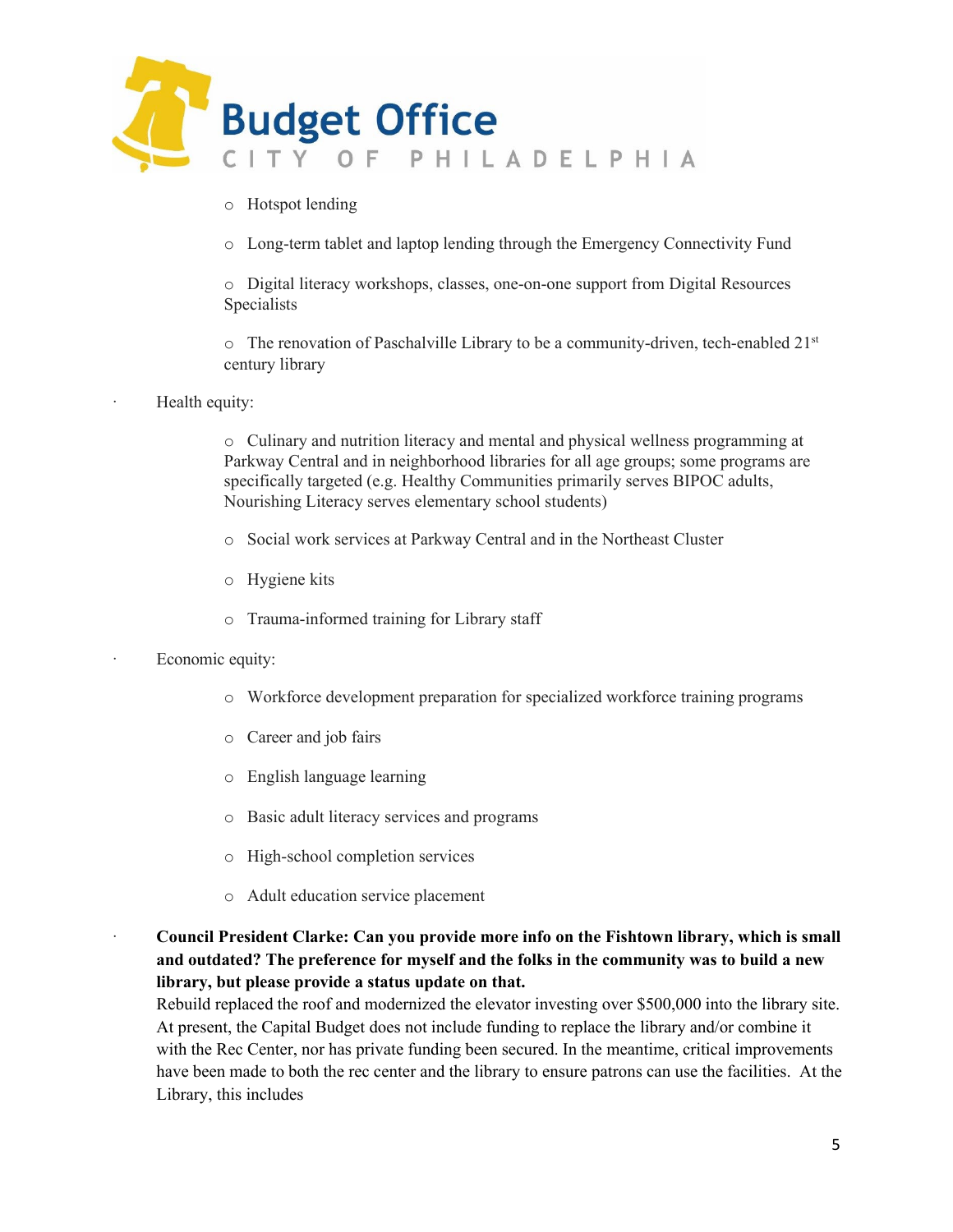

elevator improvements to ensure ADA accessibility and roof improvements. At the Recreation Center building, completed work includes the roof improvements and HVAC improvements, and at the Rec Center site, a new playground and sprayground along Palmer Avenue, new hockey rink roof, and a new pool and sprayground, which is reopening this summer for the first time after six years, have been complete. Additional improvements to the outdoor hockey rink will be bid out later this year.

### • **Council President Clarke: Library on Lehigh Ave - activating space in the rear of the Library. Please provide info on this.**

The Library and Water Department have begun planning for a rain garden project that includes programming space in the space to the rear of the Widener library. The Water Dept. will maintain the garden and the library staff will program it.

## • **Council President Clarke: Cecil B Moore Rec Ctr. Capital improvement and Rebuild was engaged. Please provide more info on this.**

The Cecil B. Moore Library is a Rebuild Site. Rebuild has completed the site assessment and the Phase 1 Environmental Assessment to support the next step in prioritizing the scope within the allocated budget. The building's high priority needs exceed the current budget by about \$1-1.5M and requires additional fundraising.

Please contact my office for further information.

Thank you,

mSch

Kelly Richards Free Library of Philadelphia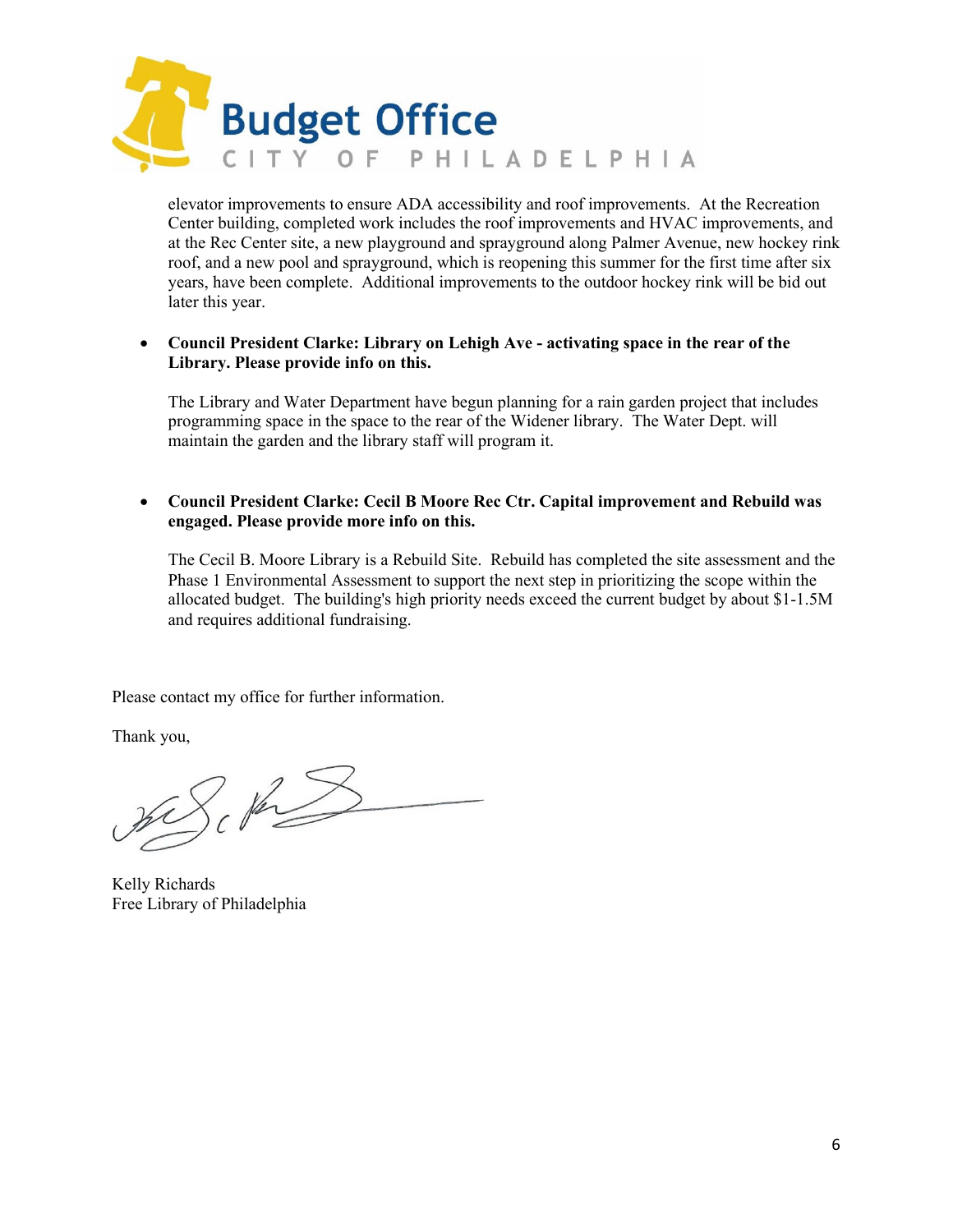

May 10, 2022

The Honorable Darrell Clarke City Council President City Hall, Room 490 Philadelphia, PA 19107

Dear Council President Clarke,

This letter is in response to questions received off-the-record by Councilmembers during the FY23 Council Budget Hearings for the Philadelphia Department of Public Health. The following questions were asked by Councilmember Gilmore-Richardson:

# **1. Can you detail what the multi-agency approach is? a. Will smoke shops be included on this list?**

The multi-agency approach to addressing nuisance is structured to create a joint and efficient response to the establishments within the City that are not operating in accordance with their City issued licenses and permits. The process is led by the Law Department's Code Compliance Division and includes PDPH, L&I, PPD, DA and Commerce from the City and LCB and LEO from the State. The committee meets monthly to identify and discuss best approaches to joint inspections for those establishments that have been reported via complaints and the inspection/investigation process from the various partners. Updates are provided by each partner and plans are initiated for joint inspections. The goal is to schedule a series of inspections, often in one section of the City to reduce travel time and increase efficiency. Each partner conducts their part of the inspection and appropriate legal action is taken as needed. There is also follow-up action from Law or the DA's office, as well as the LCB. By addressing the establishment, there are positive impacts within the community. These establishments are monitored by each partner during routine work.

Yes "smoke shops" are included.

# **2. Will this list of stop and gos be made public?**

All [PDPH inspection reports](https://www.phila.gov/services/permits-violations-licenses/get-a-license/business-licenses-permits-and-approvals/food-businesses/look-up-a-food-safety-inspection-report/) are available on the City's website, including information about cease operations and closure. The City Code does not have a business designation for "stop and gos". These establishments are essentially places that are not operating in accordance with their City issued licenses and permits and they are allowed to correct the violations and operate correctly. Therefore, there is no "list" to make public.

## **3. Once you are made aware of nuisance businesses that are operating without the proper permits, how quickly are you sending inspectors out?**

All complaints are responded to within 5 business days. Complaints that pose an imminent health hazardsuch as a foodborne illness- are prioritized.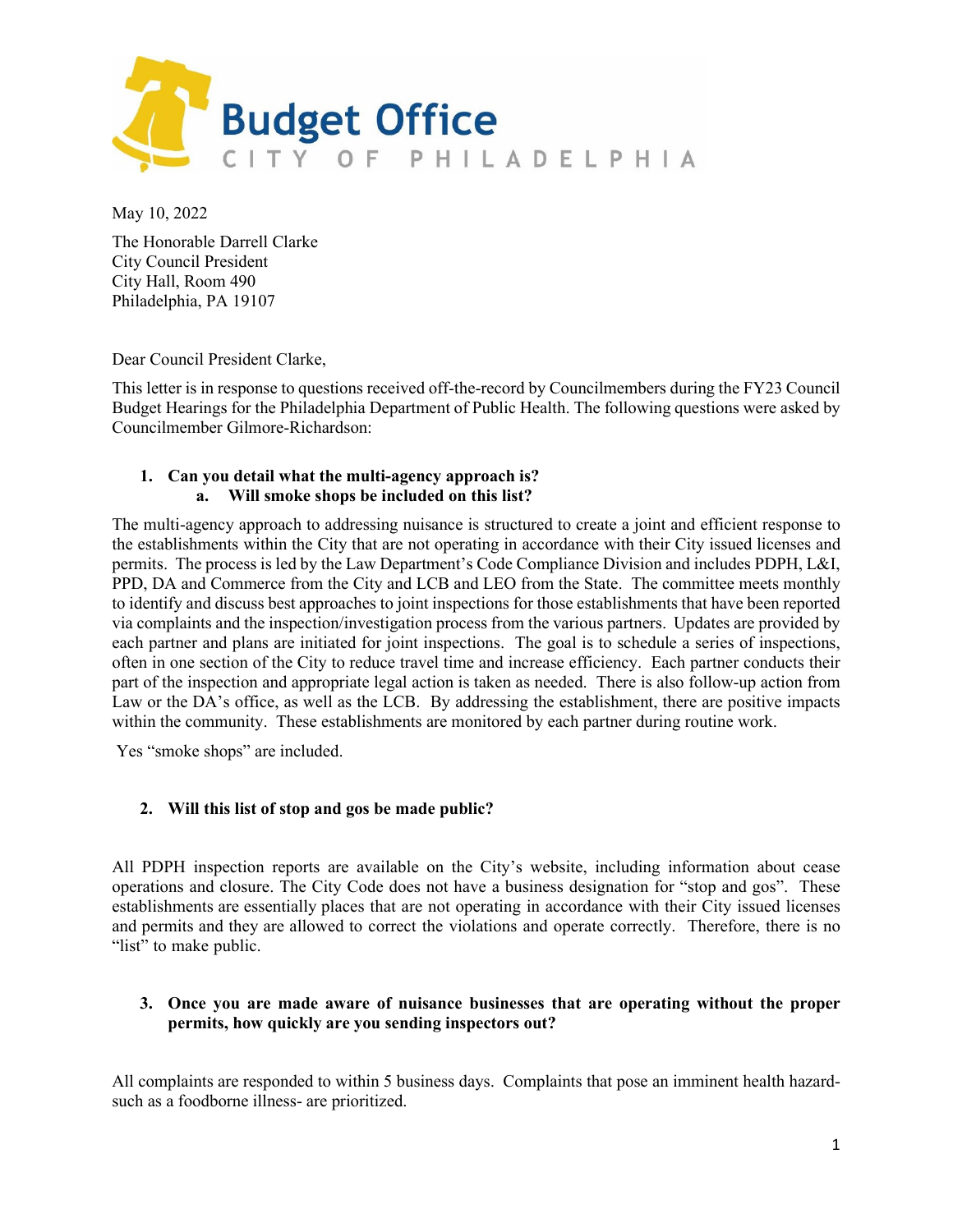

- **4. Can you please provide updates on the following initiatives we have partnered on together? a. Environmental Justice complaint process:** poste[d here.](https://www.phila.gov/services/mental-physical-health/report-a-health-or-safety-concern/report-an-environmental-justice-concern/)
	- **b. Fact sheets/information sheets about air quality:** These are in the process of being finalized and then will be sent for translation. Message maps for general air quality concerns, preparedness, community organizations, healthcare providers, and vulnerable populations have been developed and they are being turned into fact sheets, in addition to being used for all response messaging. A flyer on which mask to use has already been developed. Specific message maps and talking points for tire fires and general chemical releases have been developed. As flyers are developed, they'll be submitted for translation. We are on track to have those completed in June [we experienced some delays due to COVID-19.
	- **c. Community organization/notification list:** We have a start on this list, but plan to use our facilitated conversations with the Office of Sustainability to help expand the list.
	- **d. Proactive process for air quality emergency notification:** Emergency notification messages have been drafted and approved for press release, blog post, social media posts, ReadyPhiladelphia message, and messages to community partners. These are ready to use today.
	- **e. Collaboration on citizen science projects:** We have met with Temple University, which is starting a citizen science initiative, and they plan to include us in their work going forward.
- **5. When reviewing your budget detail there was only a \$46,000 increase for Class 100. Does this mean you did not receive additional funds to hire EJ staffers for this office?**

Yes, but we are working on identifying funds from other programs that we can use to hire an Environmental Justice Coordinator.

- **6. On page 177 of your budget detail, it appears as if the federal funding for the Community Scale Monitoring Grant Program has ended. Is that correct?**
	- **a. If so, how are we working to ensure we continue these efforts in the interim while we look for additional federal funds?**

This is a grant that was awarded to AMS and extended due to COVID-19. It ends on 4/5/23. The total awarded was \$352,208 to purchase 5 air monitoring stations which have been purchased and placed in South and Southwest Philadelphia. AMS will use the remainder of the grant period to measure air toxics, and the monitors/monitoring will remain in place after the grant period.

- **7. AMS currently has no metrics relating to community engagement or environmental justice. The only metrics they list are days with an air quality index of 100 or below and it states their objectives relate to the port and the now shuttered refinery.**
	- **a. Why is this department still not focusing on community health and the needs of our constituents?**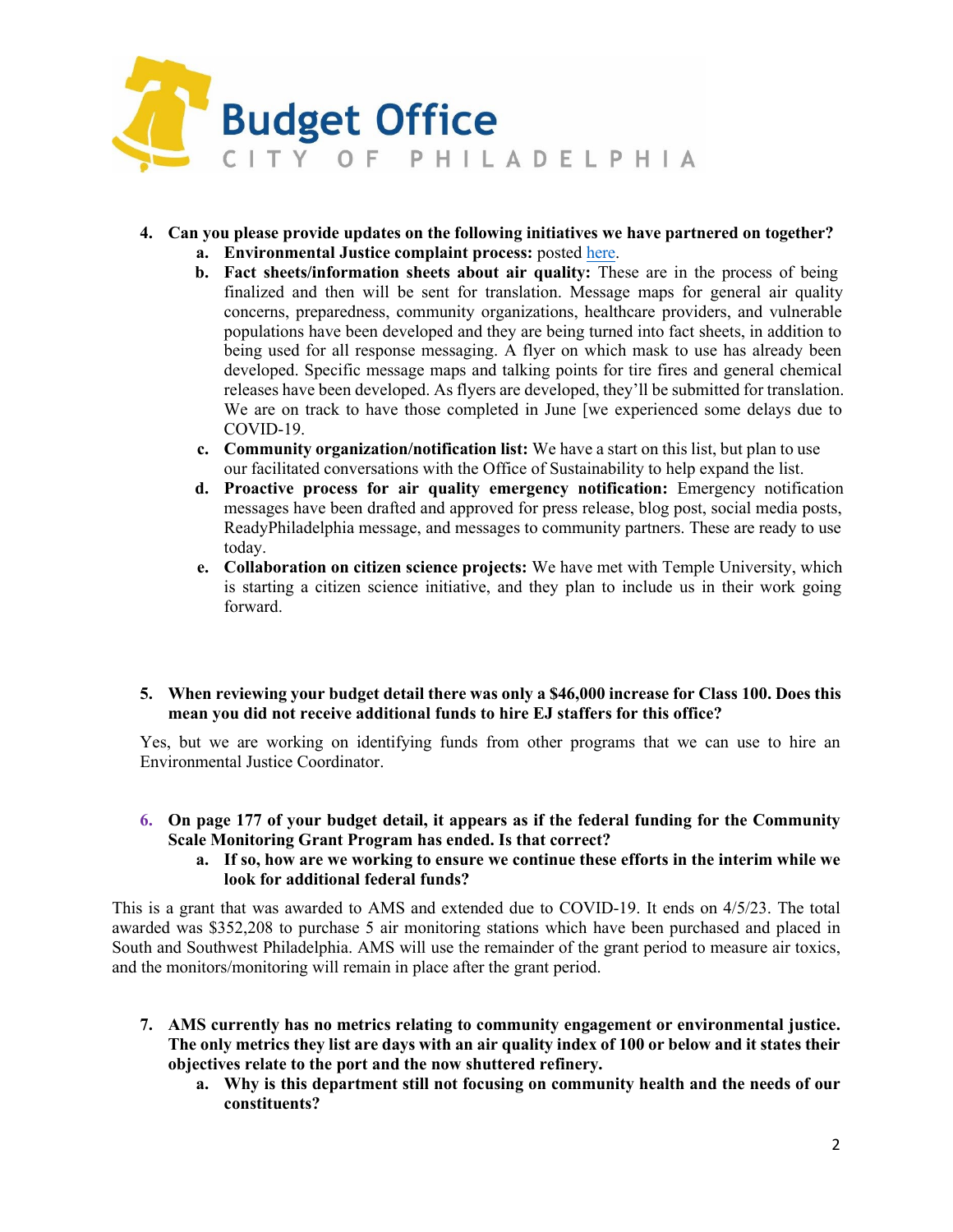

**b. How were 357 days selected as the metric for air quality? Why does that number not change over the years?**

The number of days with an Air Quality Index of 100 or below is used because it is an EPA metric **(National Ambient Air Quality Standards or NAAQS)**- AMS measures 6 criteria air pollutants 365 days a year (every day) for which Philadelphia exceeds the national standard of 75% for completeness. Reporting this important outcome does not mean that the department is not focusing on community health and the needs of Philadelphians. As discussed above, we are working on multiple initiatives related to community outreach and engagement. This metric gives us an objective measure of the success of our efforts to improve air quality. We have currently set the goal at 357 days or 98% of days because we are not yet able to reach the goal 100% of the time, largely due to weather events and events outside of our control such as the wildfires out west that brought large amounts of particulates to Philadelphia.

- **8. The Air Pollution Control Board is currently undergoing review of amendments to Air Management Regulation VI to expand the list of toxic air contaminants and require a health risk assessment.**
	- **a. What steps has the Board taken since the January meeting to move forward with this directive?**
	- **b. Will additional materials be shared with the public in advance of the April 28th meeting, so any interested party has time for proper review and comment?**
	- **c. I also noticed that there is still no plain language summary of the draft amendments posted on the website. When will this be posted?**

The Air Pollution Control Board (APCB) met on April  $28<sup>th</sup>$  and approved the regulation changes unanimously. The regulation has been sent to the Record Department for the 30 day public comment period. The comment period will end in the beginning of June. The Plain Language Summary is posted here: [https://www.phila.gov/departments/air-pollution-control-board/air-management-notices/.](https://www.phila.gov/departments/air-pollution-control-board/air-management-notices/)

- **9. Despite expanded engagement attempts from the City, there is still significant distrust between AMS/PDPH and our residents, especially in regard to the permitting process. I hear from communities who feel as if the processes are a box check, but there is no clarity on how their comments/engagement is used and therefore they do not feel inclined to engage with us or believe that we take their consideration into account.**
	- **a. How are you looking to make changes to your team to elevate the issues of environmental justice and add additional staff within AMS and in other areas of the department to expand cultural competency and the intersectional issues facing these communities?**

We are setting up a meeting internally with in AMS to review the overall public involvement and community engagement process. We are also working on contacting community groups to establish neighborhood based "air monitoring groups", that can take part in the discussion regarding the permit